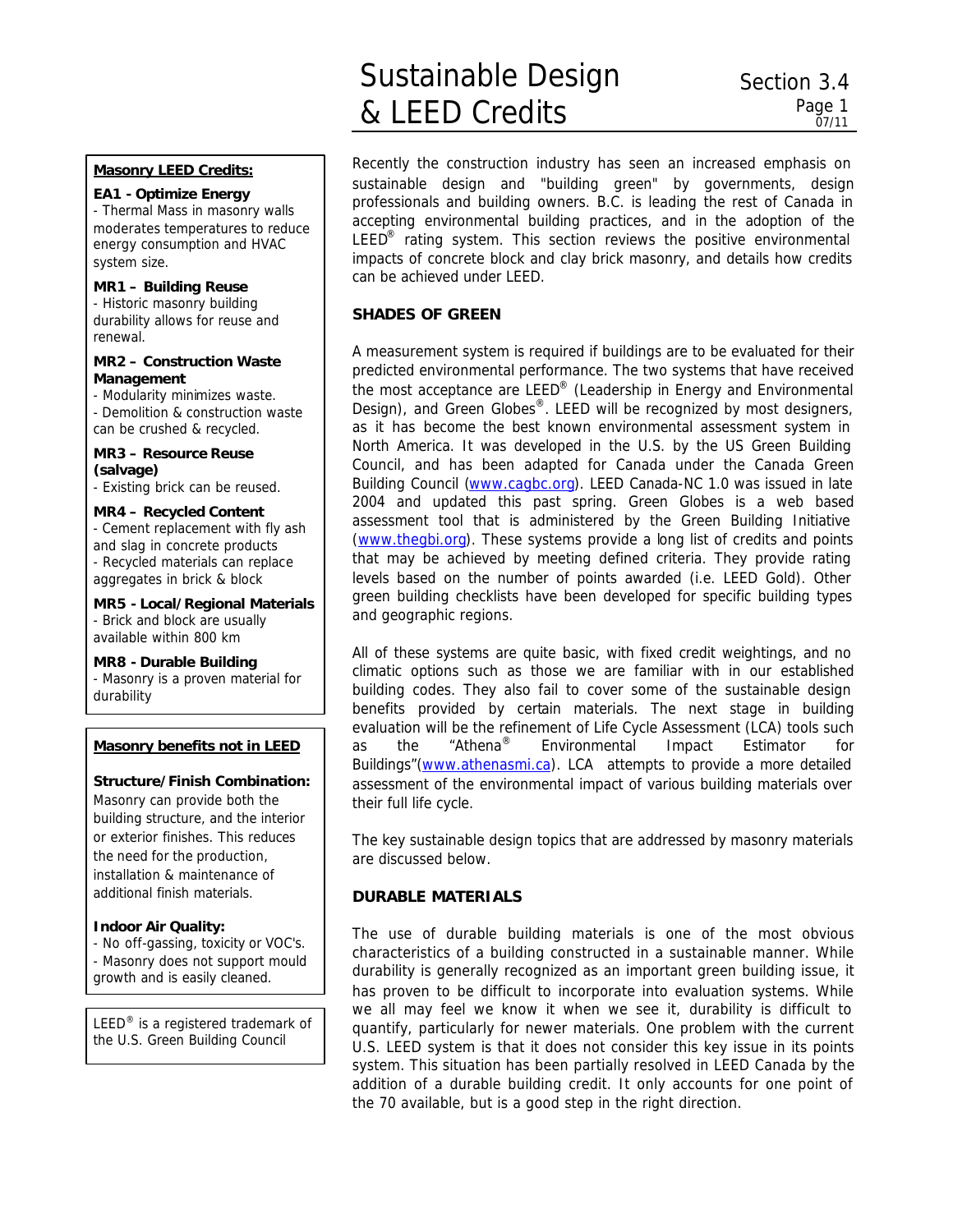#### Section 3.4 Page 2 *07/11* Sustainable Design & LEED Credits

The proven durability of masonry for structural, building envelope and interior finish applications will conserve resources over the building life cycle and reduce waste. The building itself can stay in service longer, with lower repair and maintenance requirements. Brick, block and stone products can last for the life of a building and can help a project qualify under this credit. However, masonry durability is best identified through the use of a life cycle assessment of maintenance, repair and replacement requirements.

The LEED Durable Building Credit MR8 references the Canadian Standard Association (CSA) standard *S478-95 - Guideline on Durability in Buildings*, and requires that the expected service life of components equal or exceed the design service life of the building. There was some initial concern about administrative requirements and liability issues for this credit, so the CaGBC has simplified and clarified the process, while maintaining the rigor of the credit.

| PREDICTED           |   | <b>DESIGN</b> |
|---------------------|---|---------------|
| <b>SERVICE LIFE</b> | ╱ | SERVICE       |
| l IFF.              |   | LIFF.         |
| (Materials)         |   | (Building)    |

### **LOCAL MANUFACTURE**

The transportation of building products that are produced at a great distance from a construction project generates substantial environmental impacts. These impacts can obviously be reduced if materials from the local region are specified. In LEED credit MR5, the distance limit from the construction site for both the raw material and the production plant is defined by a 800 km radius by truck, and a 2400 km radius for rail or water transport.

Because there are dozens of concrete block plants located across Canada, there is a high likelihood that concrete block can be sourced within the LEED radius and in many cases much closer to a project. Modern, highly efficient brick plants produce a high volume of product. As a result there are less than a dozen large operations located across the country. However, because these plants are located close to the major construction markets, in most cases construction projects will fall within the LEED radius.

In B.C., all major centres are serviced by regional block and brick plants. In addition, mortar and blockfill grout materials are also locally available.

## **RECYCLED CONTENT**

The use of recycled materials in the production of building materials is beneficial because it reduces the impacts from both the sourcing of new raw materials and the disposal of waste materials. For clay brick, recycled materials can replace some of the new clay or shale required for brick production. For concrete block, recycled materials can replace a portion of both the cement and the aggregate in the block mix design.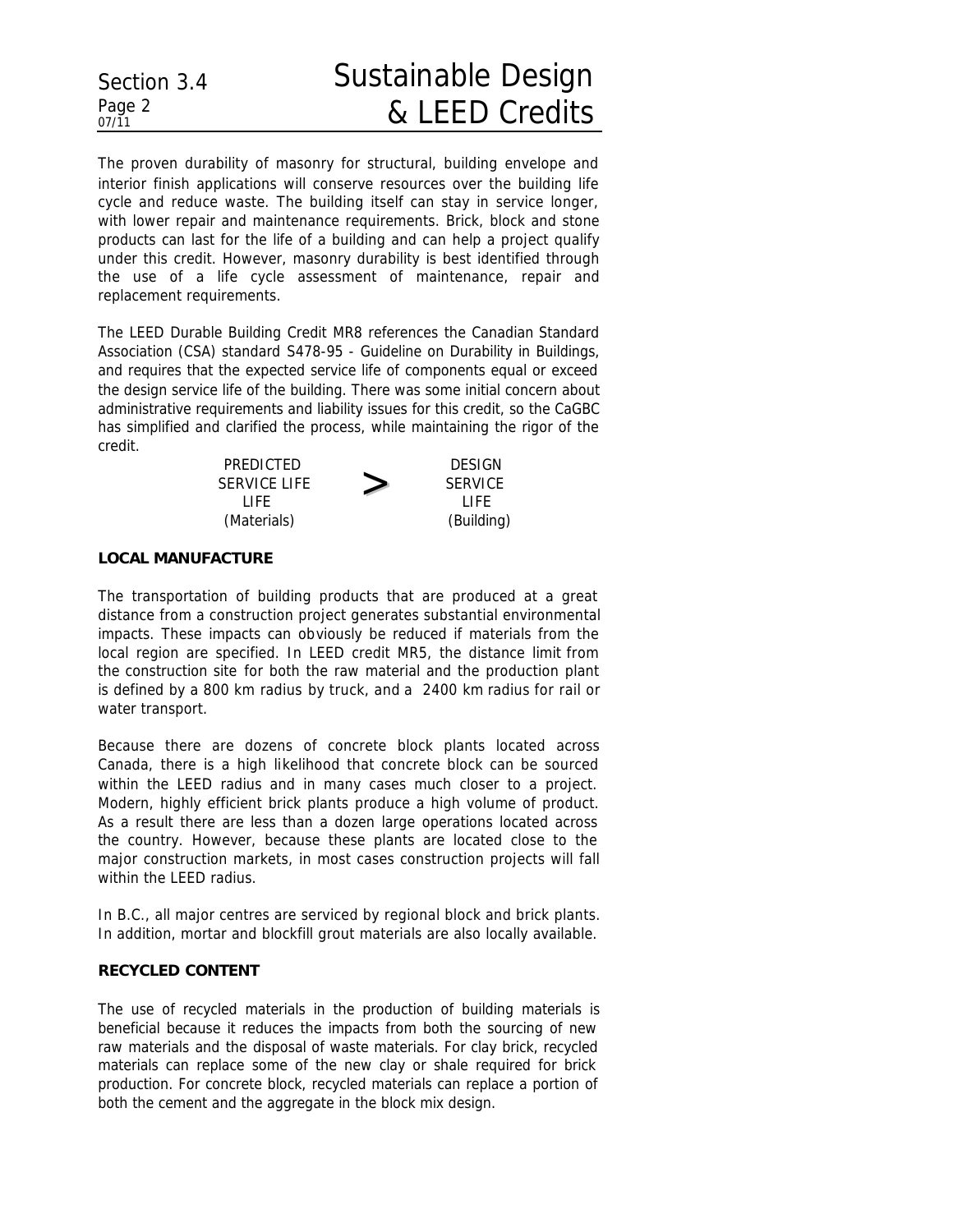# Sustainable Design & LEED Credits

While clay and shale are abundantly available for brick production, it is worthwhile to minimize the amount of virgin material that must be processed and transported. In many cases, brick operations already grind and reuse any reject fired units as part of their raw material input. While environmentally sound, the recycling of this "grog" does not presently qualify as recycled content under LEED credit MR4 because it stays on the property and is considered as internal process waste. The use of other recycled materials from consumer or industrial products waste streams is under active investigation by the brick industry in Canada.

Supplementary Cementing Materials (SCMs), such as fly ash and ground granulated blast furnace slag (GGBFS), are being used increasingly as a replacement for part of the cement content in all concrete products. This now includes replacing some of the cement that makes up about 10% of a typical concrete block mix design. Fly ash is used in the west, while GGBFS from steel making is more common in eastern Canada. Fly ash is generated from cleaning the stack emissions of coal-burning electrical generating plants. Both of these materials have cementitious properties that make them suitable as replacements for 20 – 25% of the cement in concrete block.

The positive effects of SCM substitutions are given a very high weighting in LEED Canada because of their double benefit of reducing cement requirements while utilizing a waste material. The LEED Canada credit applies a multiplier of 2 to the reduction in cement content between the mix with SCMs and a base mix without SCMs. This cement reduction factor is not applied to the cement only, but rather, to the entire concrete product. The combination of these two factors can result in a **20-fold** increase in the impact for SCMs in concrete block, compared to what it would be if applied solely to the percentage of recycled content. SCMs are considered as pre-consumer recycled content.

Recycled materials can also replace some of the sand and gravel aggregate in concrete block production. Aggregate replacements could include postconsumer products such as recycled glass or recycled building demolition waste. They could also include pre-consumer recycled materials that have not passed through the consumer waste stream, but are waste products from manufacturing processes. While a multitude of potential recycled materials are being investigated, they must be carefully evaluated to determine if they are suitable for the manufacture, construction and long term serviceability of concrete block.

MIBC block producer members can supply product information that outlines their recycled content.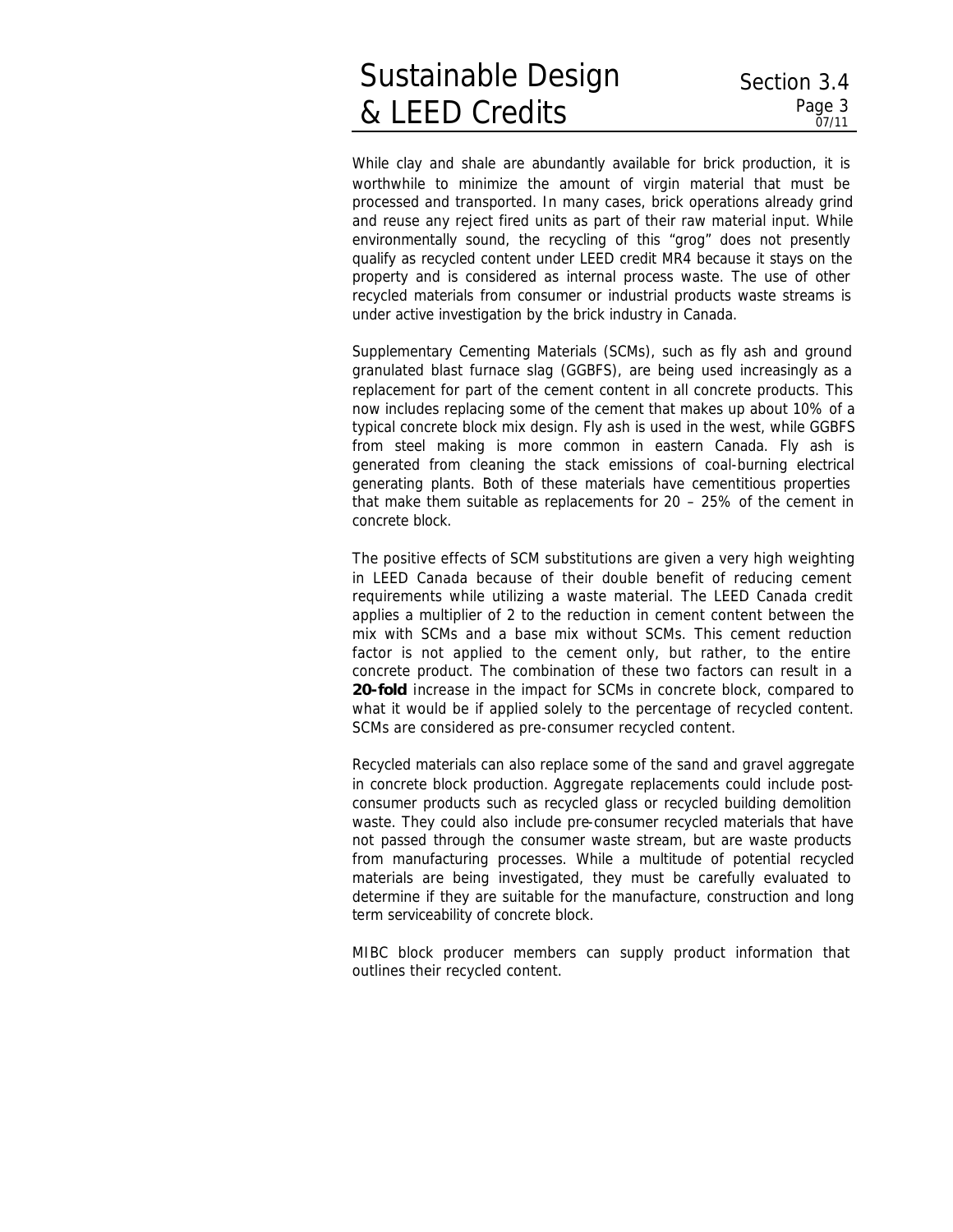# **ENERGY REDUCTION WITH THERMAL MASS**

Mass on both the exterior and interior of buildings can improve thermal performance. High mass materials such as concrete block and clay brick can produce energy savings over the life of a building, and their inclusion in project designs can help to achieve LEED credits. When compared with light weight buildings, with all other building conditions kept constant, thermally massive buildings can show energy savings benefits for two reasons:

1) There are reduced peaks and valleys in heating and cooling requirements, since mass absorbs, stores and releases heat to slow the building response time. These moderated demands can reduce overall heating and cooling energy, as well as reducing the size and cost of HVAC equipment.

2) Thermal mass can delay heating and cooling loads, and shift them to more efficient times in a 24-hour cycle.

Unlike insulation values, the effects of thermal mass are not simple to determine. However they can be identified by using computer simulations of building behavior. These programs are now often used in the evaluation of sustainable building projects. To illustrate how these principles may pertain to energy credit requirements; two computer simulation model analyses have been performed using masonry and concrete options on three versions of a typical 4-storey office building. The three versions varied in their respective weights, based on increasing amounts of masonry and concrete for structural and cladding materials. The high thermal mass case included brick veneer over a block back-up wall, along with concrete columns, floors and roof.

The results of these energy analyses showed that the use of high thermal mass can provide energy savings for each of five sample locations across Canada – including Vancouver. These forecasted energy savings can also be used to achieve higher energy credits under LEED. Contact the MIBC office for further information on these studies.

## **OTHER BENEFITS**

**-** Building Reuse:

The durability of historic brick and stone masonry allow older structures to be restored and renewed, rather than demolished. LEED Credit MR1.

Resource Reuse:

Brick and stone units can be reused as salvaged materials on new projects. Brick and block can be crushed and reused as structural fill and landscape material. LEED Credit MR3.